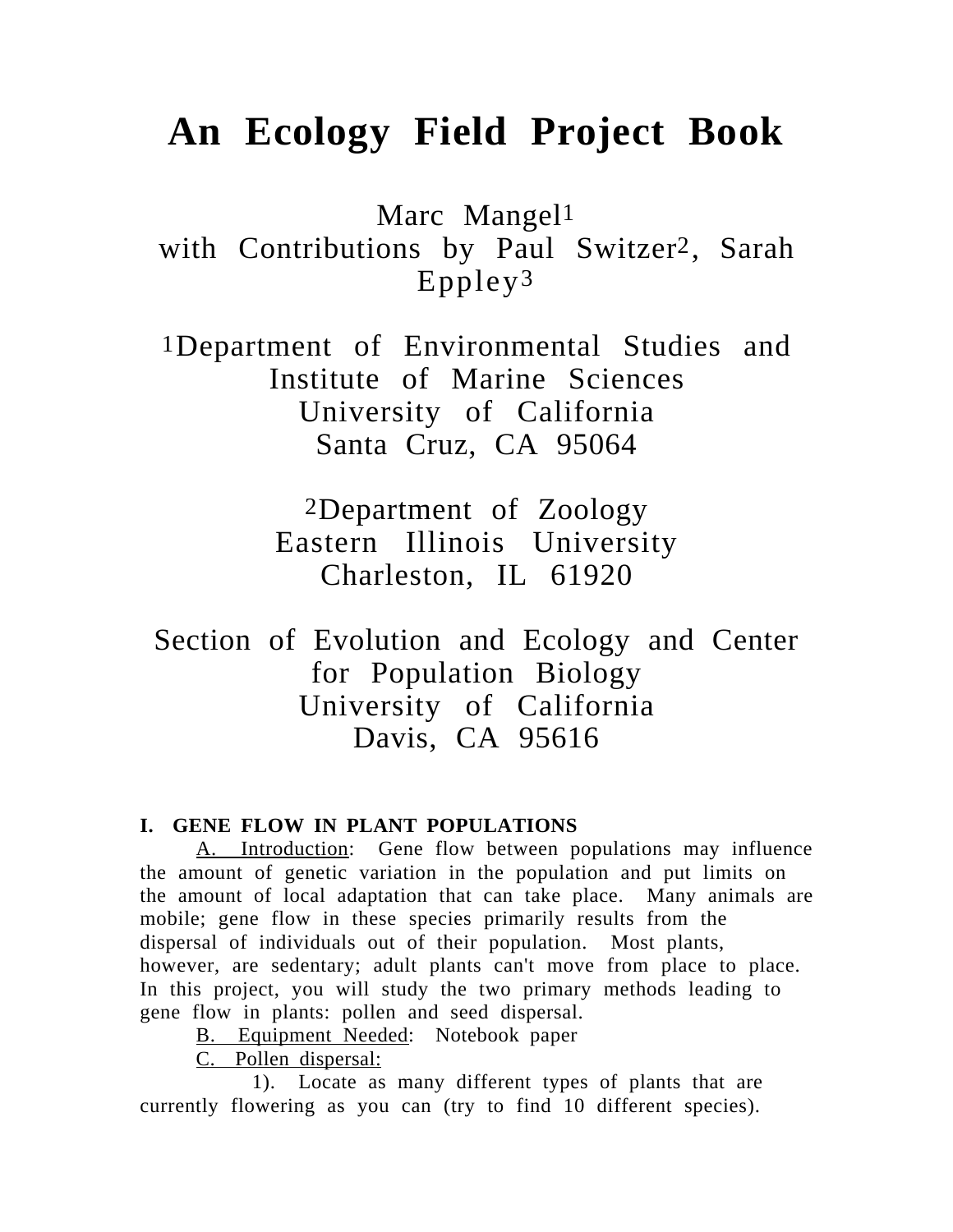Record the following characteristics for each species: flower shape, flower color, flower size, flower scent, approximate number of flowers/unit area (e.g. 1 square foot), and any animals (record the type) that visit the flower.

2). If you see an animal at a flower, watch it for 5 minutes, or until you can no longer see it (different group members can watch different individuals). During this time, try to determine its pattern of flower visitation by recording how many flowers it visited on a plant before moving to a different plant. If more than one pollinator is present, repeat your observations.

Pollen Questions: Which of your plants would you expect to have pollen dispersed by animals? By wind? What flower characteristics are associated with each type of dispersal? What patterns do you see between flower species and the species of animal (e.g., type of insect, etc.) visiting the flower? Do you think flowers are "designed" to match a specific type of pollinator? What evidence do you have to support your view? Did the pollinators you observed visit only one flower before moving to another plant, or did they visit multiple flowers on the same plant? Relate these pollinator observations with what you know about gene flow and inbreeding. Do you think the pollinator behavior poses a problem for the plants?

D. Seed dispersal:

1). Collect a few representative samples of as many different types of plant seeds as possible (can you find 20?). Blow lightly on the flower. What happens?

2). Do you see any animals eating seeds? If so, try to observe if the animal eats the seed whole, or in pieces. Remember to look closely at the seed itself for possible animal signs.

Seed Questions: Why might a parent plant not want its seeds to grow close to it (think from both the parent plant and the offspring plant's perspective)? What dispersal "agent" (e.g., wind, animal species, etc.) do you think is responsible for most of the dispersal for each type of seed? What seed characteristics support your view? How effective do you suppose each type dispersal is (i.e., what percentage of the parent plant's seeds do you think live to grow into adult plants themselves)? Why?

E. General Question: In general, why might a plant want to spread its genes out spatially in the environment?

## **II. DUCK FORAGING BEHAVIOR**

A. Introduction In lecture, we discussed several different concepts relating to the behavioral ecology of individual animals, particularly to foraging behavior (including group foraging). For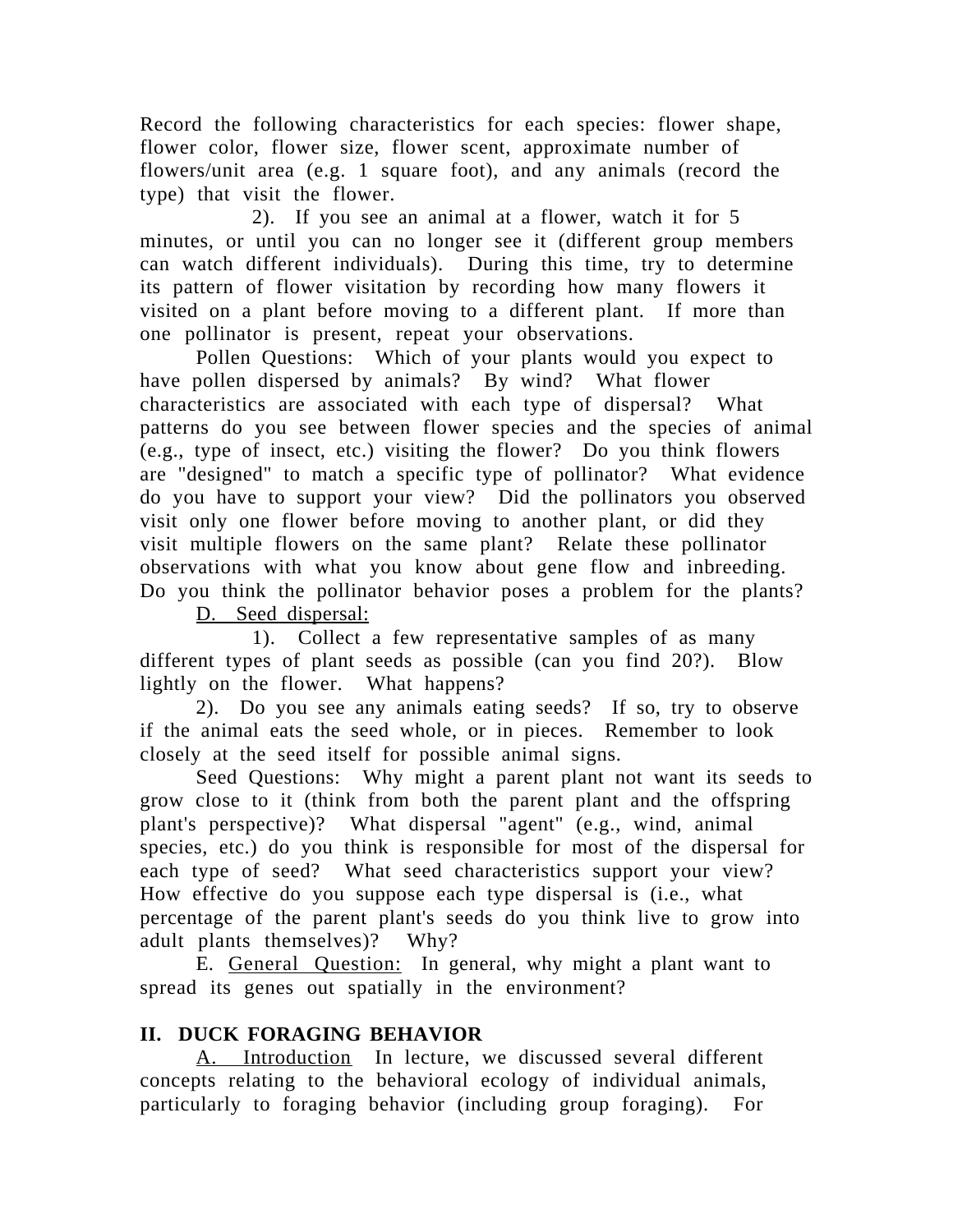your field trip project, your group will have an opportunity to test some of these ideas with the Mrak ducks.

B. Equipment Needed stopwatch or watch with second hand, notebook paper, graph paper, loaf of whole wheat bread.

C. Procedure: You will need two groups of two people each (one bread thrower and one data collector in each group). Flip a coin to decide which group will be the "fast" group and which group will be the "slow" group. Cut the bread into fourths before starting. Space the two groups out on the edge of Mrak Pond (50 ft or so). Starting at the same time, the slow group should throw out one (small!) piece of bread every minute, while the fast group should throw out one piece of bread every 15 seconds.

The data collectors should record the number of ducks which are present at their site every minute. Also, the data collectors should record any interesting behaviors the ducks seem to be exhibiting (e.g. aggression towards one another, gender differences, etc.). If possible, try and count the number of "aggressive acts" by the group as a whole (per minute).

After 15-20 minutes, switch the fast and slow groups and note the response of the ducks.

D. Discussion What patterns do you see in the results (e.g. what differences were there, if any, between the two groups)? Howdo you explain your results? Are the individual ducks maximizingenergy gained per time (energy unit  $= 1$  chunk of bread)?

## **III. CALCULATING A GAIN CURVE**

A. Introduction The marginal value theorem (MVT) is one of the major theories in behavioral ecology, and a critical component of the MVT is the gain curve. In this project, you will calculate a gain curve using ducks and bits of bread.

B. Equipment Needed Stopwatch or watch with a second hand, notebook paper, graph paper, loaf of whole wheat bread with each slice cut into fourths.

C. Procedure Your group will need to have one person who observes an individual duck, and one person who records the data. If you have four people in your group, record data from two ducks at the same time (i.e., have two duck watchers and two recorders). Starting as soon as the bread is thrown out, the data recorder will call out "time" every four seconds, and the duck watcher will report the number of crumbs eaten by their duck in that interval. Continue until no more bread crumbs remain. Repeat the experiment a couple of times, switching your data collection roles if you wish.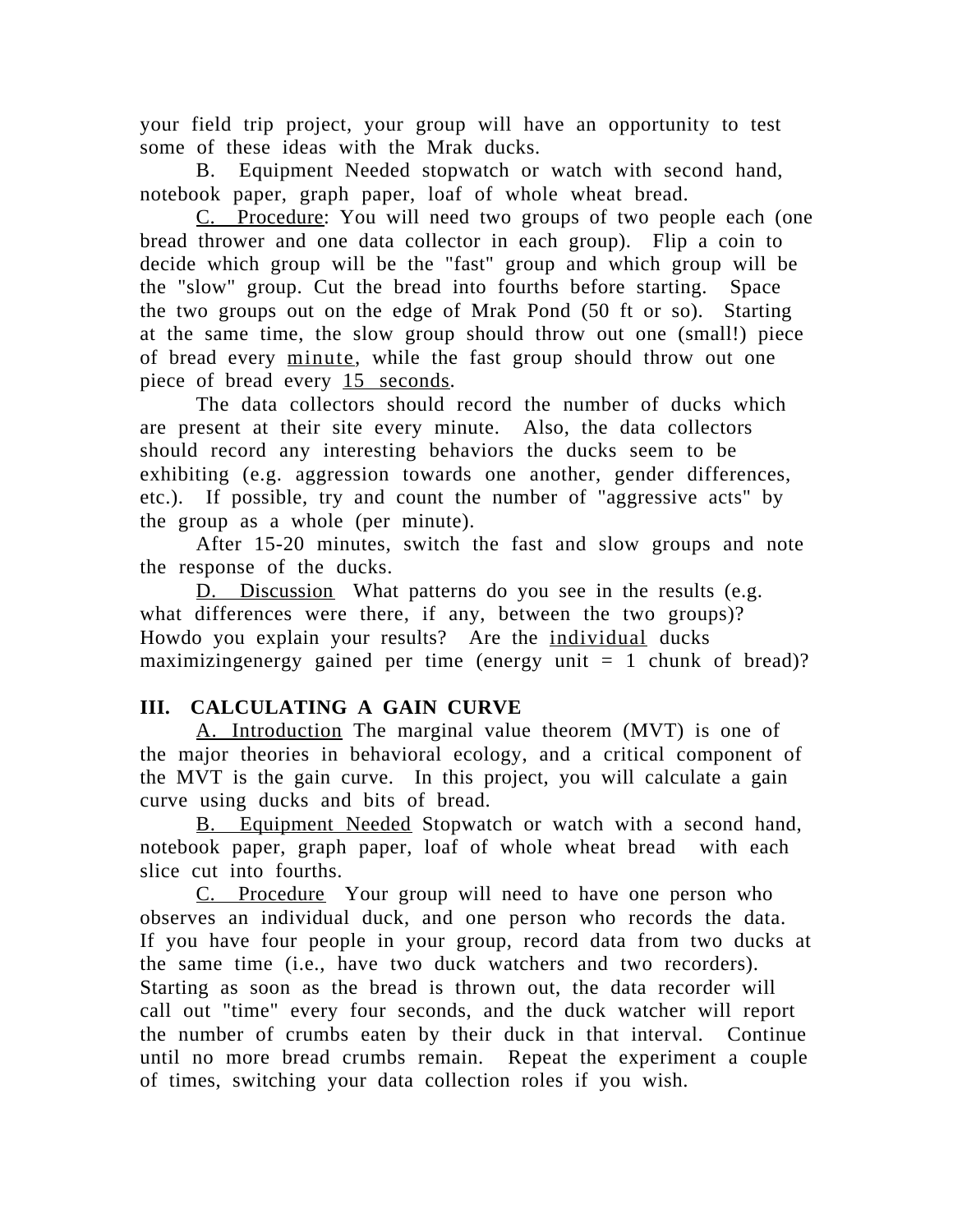D. Analysis Calculate your gain curve(s) by plotting time on the x-axis and the total number of crumbs eaten (cumulative) on the yaxis.

E. Discussion In what ways, if any, does your curve differ from what you expected? What do you think caused these differences? What other information would you need to have in order to make a prediction for how long an individual duck should stay in your bread crumb "patch"? Given the availability of other foraging patches, did your ducks behave as predicted by the MVT?

## **IV. "SEED RAIN"**

A. Introduction Where a seed ends up after "detaching" from the parent plant determines both whether the seed will grow at all and the environment of the offspring plant. The spatial distribution of seeds from the parent plant can be represented by plotting graphs of the "seed rain". In this project, you will calculate and interpret "seed rain" graphs.

B. Equipment Needed Notebook paper, graph paper, and tape measure.

C. Methods Find an oak tree that is dropping acorns. In a straight line ("transect") out from the tree, record the number of acorns per unit area (e.g., sheet of notebook paper; 1 square meter). That is, starting at the trunk, lay the notebook paper down lengthwise, record the number of acorns underneath the paper, shift the paper out from the tree one paper length, record the number of acorns, etc. Continue until you are well out from underneath the canopy. Do at least three transects for a tree, and repeat on at least one more oak tree. Better yet, if you can find a different type of plant/tree that is dropping seeds, use it. Make sure the area unit you choose is appropriate for the plant and seeds you sample.

D. Analysis Make a graph of each transect, plotting "Distance" (e.g., number of sheets from tree) on the x-axis and "number of acorns" on the y-axis. For each tree, average the number of acorns found among your different transects at each distance, and make an overall seed-rain plot for the tree.

E. Discussion Questions How would you describe the spatial pattern of seeds? Do you think our method gives an adequate picture of the spatial distribution of seeds? How do the seed-rain graphs compare for the different trees/plants? What pattern of seed distribution do you think the tree "wants" (think in terms of parentoffspring competition, offspring-offspring competition, finding suitable areas to grow, gene flow, etc.)? What factors might contribute to the dispersal of seeds from the parent plant?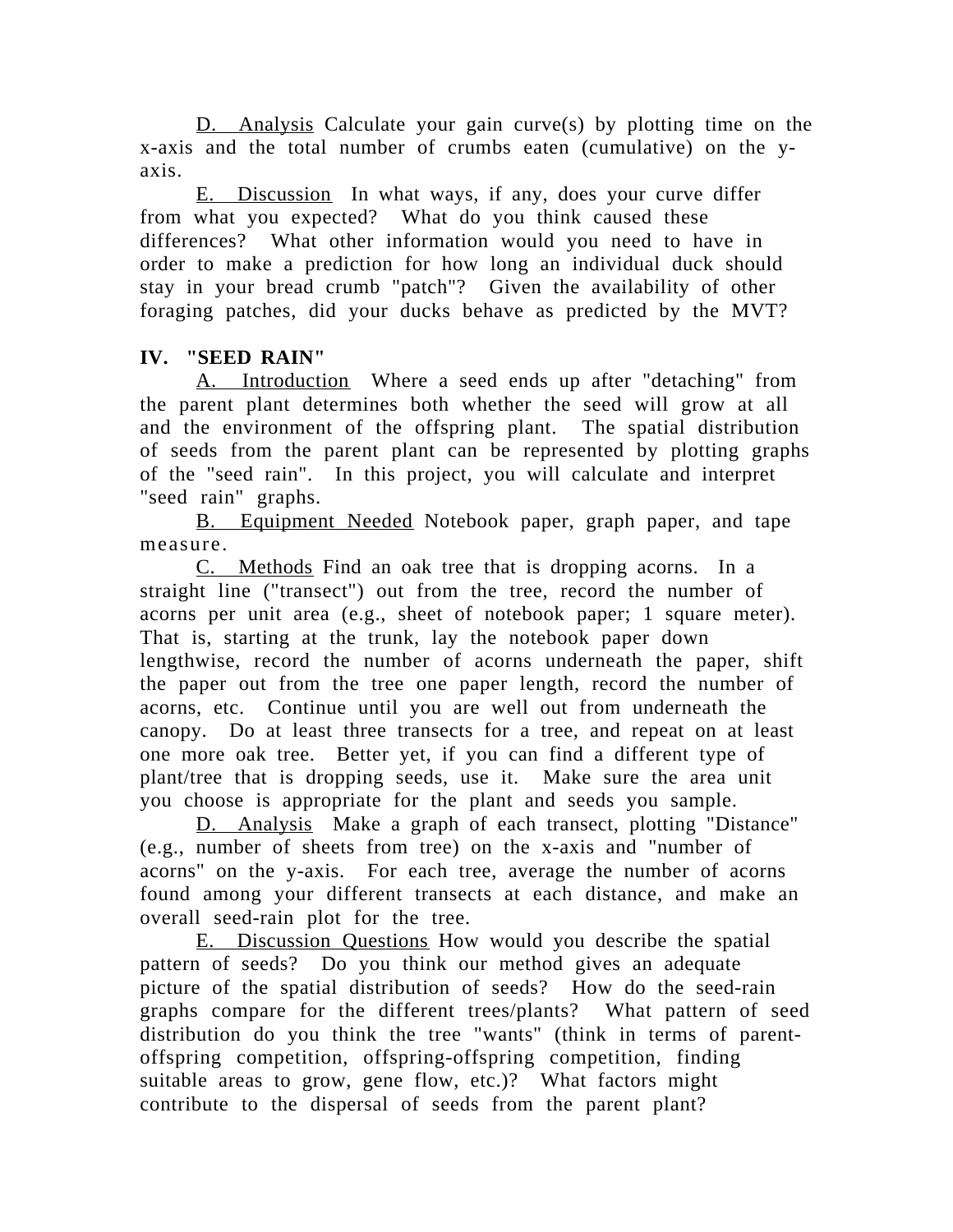## **V. MOSQUITOFISH**

A. Introduction The mosquitofish (*Gambusia affinis*) is related to guppies and mollies (of aquarium fame) that naturally occurs in the eastern United States. Mosquitofish commonly have been introduced into other sections of the country (including Mrak Pond and Putah Creek) as an attempt at the biological control of mosquitoes. In this project, you will 1) observe and interpret natural mosquitofish behavior; 2) attempt to estimate the mosquitofish population size in Mrak Pond; and 3) observe and interpret mosquitofish morphology.

B. Equipment Needed Notebook paper, aquatic net, clear container for viewing mosquitofish

C. Methods/Questions

Natural observations: Sit quietly on the side of the pond - if possible, find a spot where the sun is shining on the water so you can see the fish better. Where do the mosquitofish appear to be located in the water? What do they seem to be doing? Do they appear to be in groups, or do they move singly? Relate their behavior to 1) physiological ecology (e.g., metabolism, temperature regulation, etc.) and 2) behavioral ecology (e.g., foraging behavior, anti-predator behavior, mating behavior, etc.).

Come up with one hypothesis (e.g., related to their antipredator behavior), and design an experiment to test your idea. Make sure you include appropriate controls and the type of data you would collect in your design. Do not conduct this experiment.

Population size: You might notice that mosquitofish are quite abundant in Mrak Pond. Estimate the total number of mosquitofish 1) per square meter; and 2) in the whole pond, from bridge to bridge. To do this, make several counts of mosquitofish in an approximate square meter in different locations, and average. Then estimate the total square meters of Mrak Pond. What sources of error are there in your estimates? Given any resources/equipment you could have, think of two other ways you estimate the number. Try and think up methods that would maximize accuracy, while minimizing disturbance to the animal population and environment. Why do you think mosquitofish are so abundant?

Mosquitofish characteristics: Using a net, capture some mosquitofish and place them in a container with water (this may take some patience!). What do you notice about their body shape, mouth position, and coloration? Do they seem to be adapted for the environment they live in? Male mosquitofish have an elongated anal fin (the bottom fin closest to the tail). How do you think they use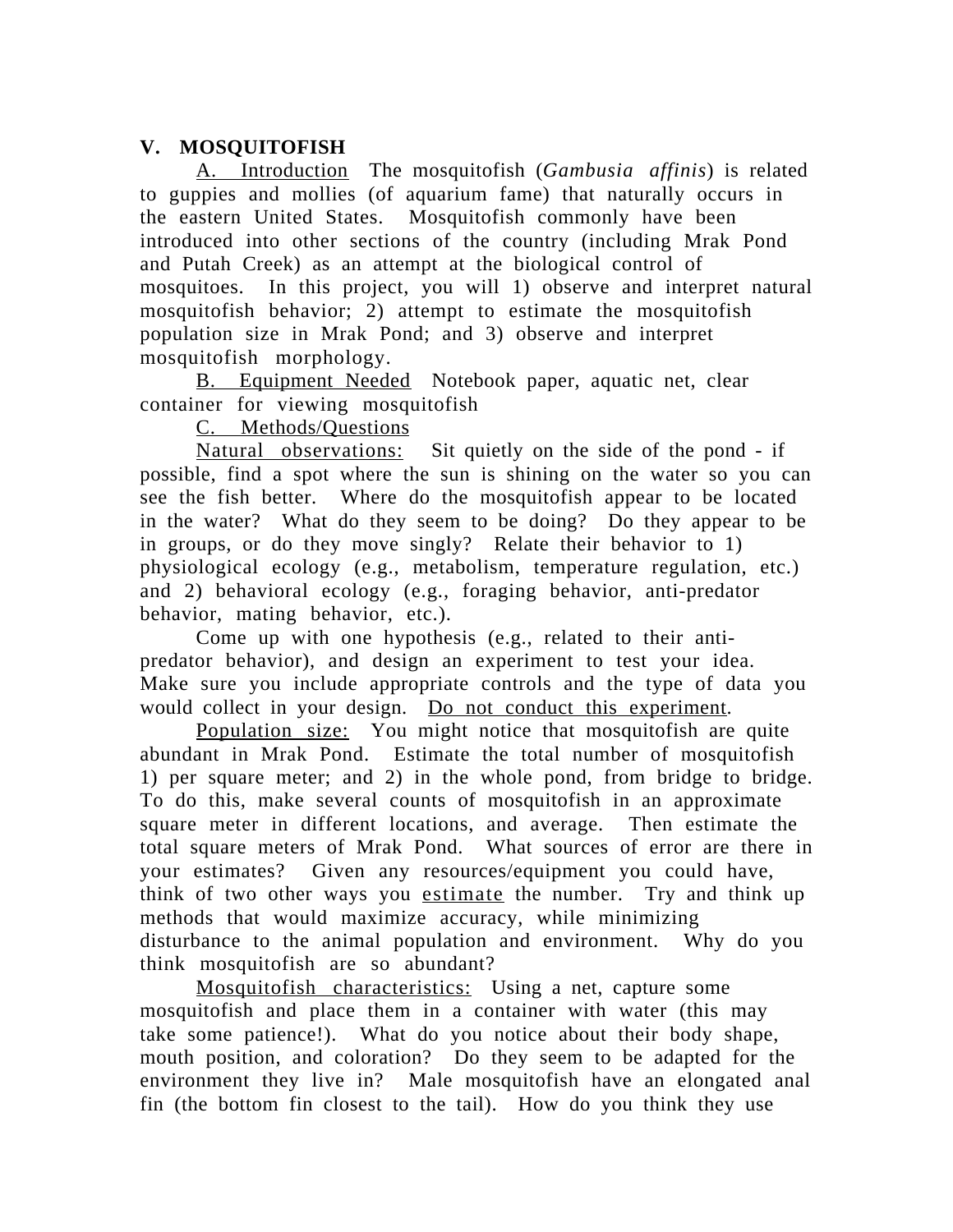this special fin? Try to distinguish the males from the females in your sample. What do you notice about male size vs. female size? How can you explain this? Think up an experiment to test your hypothesis, including appropriate controls and the type of data you would collect.

## **VI. SPECIES-AREA RELATIONSHIPS**

A. Introduction Later, you will learn about the relationship between the number of species present and the amount of area sampled. For your field trip project, you will gather some data in order to calculate and interpret a "species-area" curve.

B. Equipment Needed Graph paper, notebook paper, yard/meter stick (optional)

C. Procedure To calculate a species area curve, you need two types of data: 1) increasing amounts of sampled area, and 2) the number of different species present in a given area. You might have to experiment with different area "scales" to see which works best. I suggest you start with something simple. For example, try different numbers of sheets of notebook paper (i.e., your area unit  $= 1$  sheet of paper). If you think a larger scale would work better, go ahead and try it, just remember to keep your area increments constant. Don't worry about "properly" identifying species- for our purposes, if it looks like a different species, call it a different species!

D. Locations Try as many locations and/or types of communities as you have time for (allowing time for analysis and discussion). Work with one first, then add others if you have time.

Suggestions:

1) species of animals under leaf litter (or decorative bark) on the ground

2) species of plants in grassy areas (if you can't find a "naturally grassy" area, just use a good section of lawn)

3) species of insects on plants (here instead of area you might try using "number of plants sampled")

4) species of birds in the arboretum (if you know bird species)

E. Discussion After (or while) gathering your data, make a plot of # of different types of species (y-axis) and amount of area sampled (x-axis). How can you interpret the shape of your speciesarea curve? If you had time to sample different communities, how do their species-area curves compare? If you were given the task of conserving as many species as possible, but only given enough money to buy 1000 acres total of land, do you think you would be better off buying two 500 acre parcels or one 1000 acre parcel? How could you tell?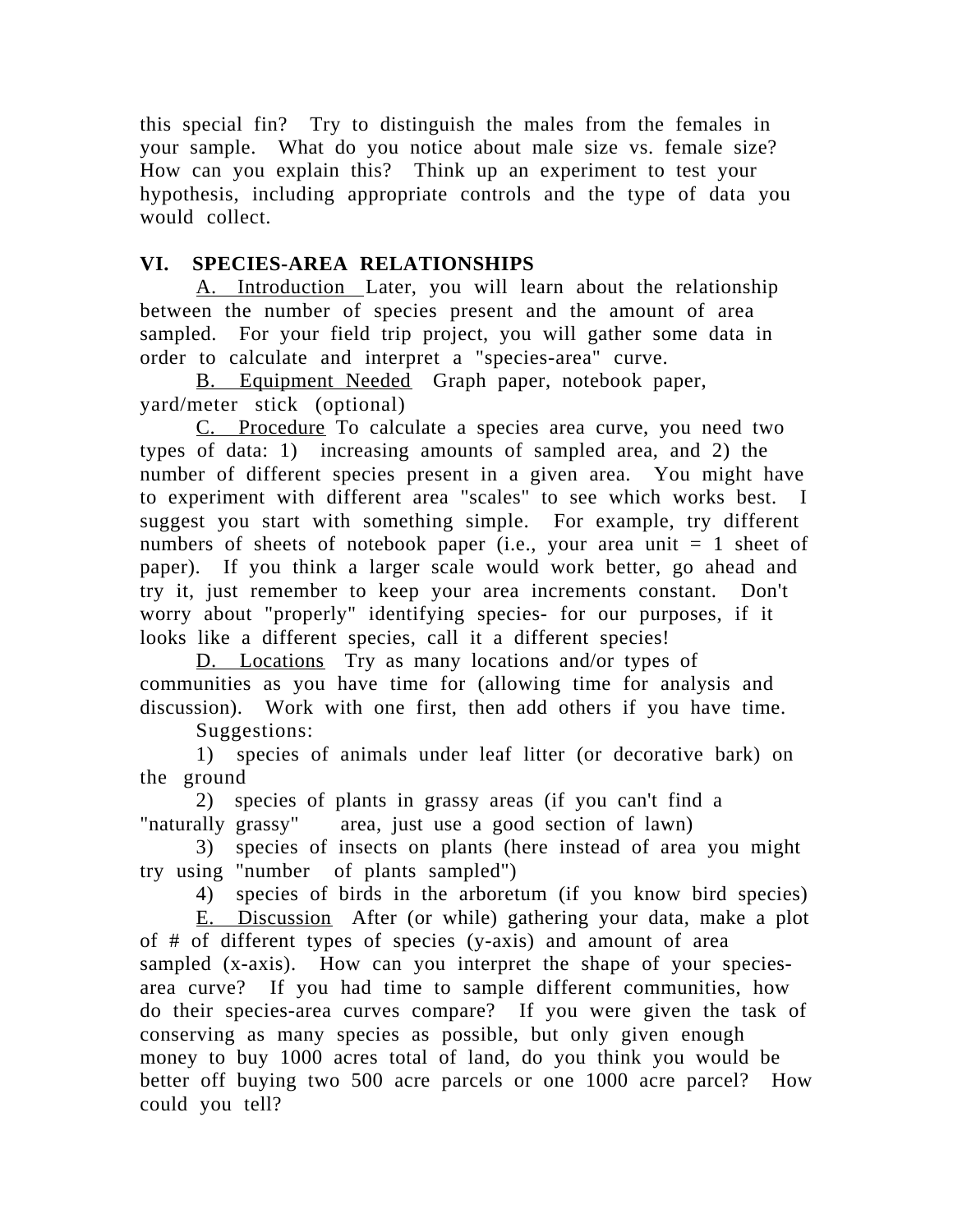#### **VII. ESTIMATING DIVERSITY**

A. Introduction In this project, you will compute and compare the diversity for two different habitats.

B. Equipment Needed notebook paper, calculator, and a tape measure.

C. Procedure Although the usual measures of species diversity require biomass measurements, you will be using "number of individuals" instead. The habitats will be two different "leaf-litter" habitats - try and choose two which appear to be different somehow (e.g. wet vs. dry, leaves/bark vs. pine needles, etc.). Sample the same amount of area in each habitat (e.g. 1  $m<sup>2</sup>$ ): count the number of individuals present in that area of all animal species. Don't worry about "properly" identifying species- for our purposes, if it looks like a different species- call it a different species.

D. Analysis To compare the species diversity in the two areas, calculate the "equitability index". Use the number of each species to calculate your "pi' 's" (proportion of total number of individuals of all species that were species type i). Then use these pi's to calculate the equitability index (E) for each area:

$$
E = \frac{1}{N} \sum_{i=1}^{N} p_i^2
$$

E. Discussion What are the range of possible values for E? Where do the E's for your sampled habitats fall within this range? Compare the diversities of the two habitats. Which habitat has the highest diversity (if any)? Why do you think this is the case? Were the same species present in both habitats? How might your measures of diversity have differed if you had used biomass instead of numbers of individuals?

## **VIII. DISTURBANCE**

A. Introduction Disturbances of different kinds can play a major role in shaping plant and animal communities. Here , you will be comparing various aspects of disturbed and undisturbed areas and trying to relate the patterns you see to ideas we've discussed in lecture.

B. Equipment Needed Notebook paper, calculator, and a tape measure.

C. Procedure Locate at least two disturbed locations (e.g., heavily walked on, eroded, etc.) and at least two undisturbed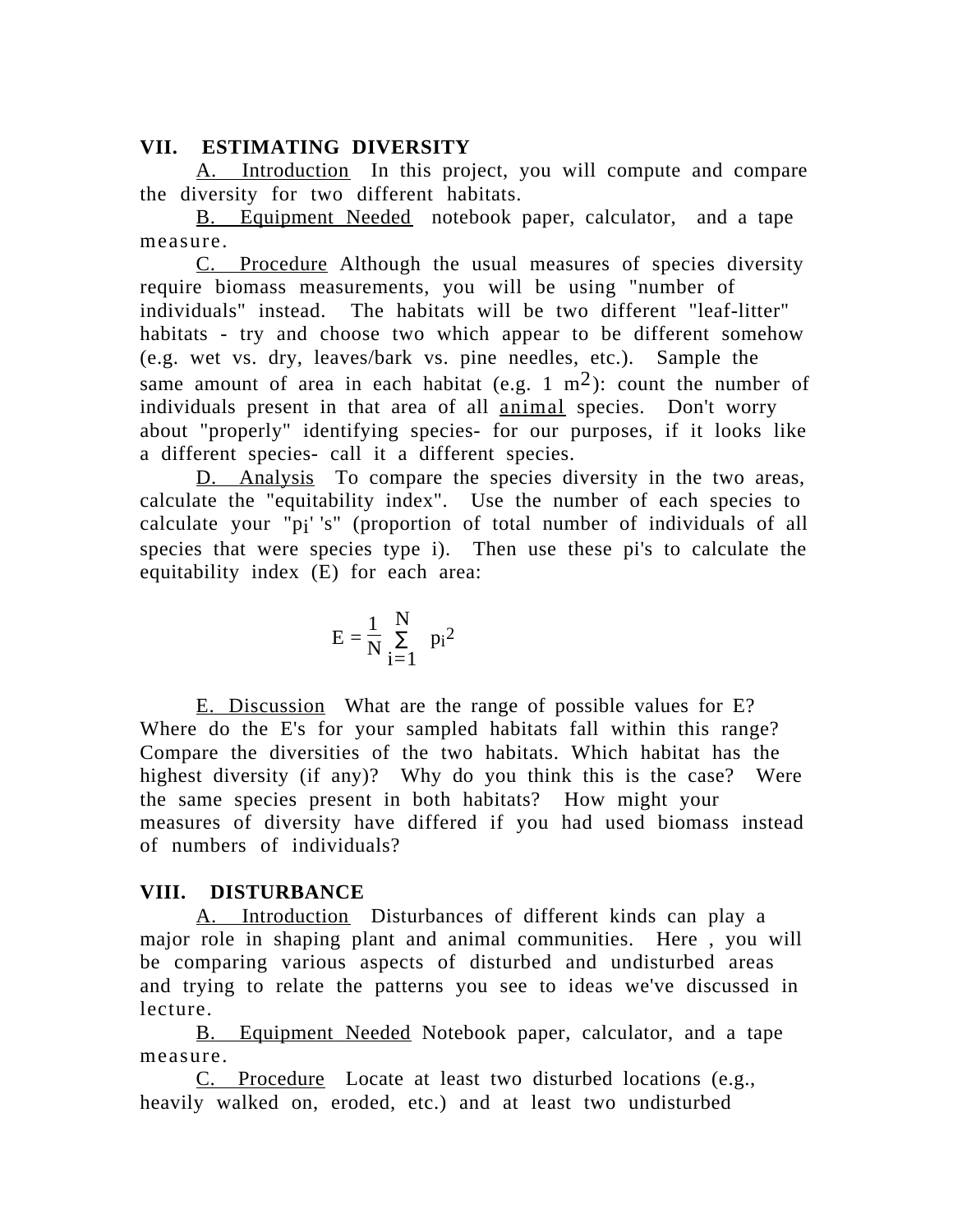locations (try and match the general type of area). For each location: 1) count the number of different species of plants in a given amount of area (say  $1 \text{ m}^2$ ). Don't worry about "properly" identifying speciesfor our purposes, if it looks like a different species - call it a different species. 2) Count the number of individuals of each species present in the same type of area. 3) Compare the plants in the two types of areas - what differences (i.e., in morphology, size, etc.) do you notice between species in disturbed vs. undisturbed areas? Do you notice any difference within the same species between the two areas?

D. Analysis To compare the species diversity in the two areas, calculate the "equitability index". Use the number of each species to calculate your "pi' 's" (proportion of total number of individuals of all species that were species type i). Then use these  $p_i$ 's to calculate the equitability index (E) for each area:

$$
E = \frac{1}{N} \sum_{i=1}^{N} p_i^2
$$

E. Discussion What are the range of possible values for E, and how do they relate to species diversity? Where do your values fall in this range? Compare the diversity of the disturbed and the undisturbed areas, which area is more diverse (if any)? What do you think leads to this result? What differences did you see between plants in the two areas (i.e. results of part B #3). What effect do you think the type and frequency of the disturbance would have on your results? How might your measures of diversity have differed if you had used biomass instead of numbers of individuals?

## **IX. SUCCESSION**

A. Introduction: In this project, you will locate and identify different types of succession and hypothesize as to the underlying mechanisms.

B. Equipment Needed Notebook paper

C. Procedure: Locate areas where you think succession may be taking place - try to find at least one example each of primary succession, secondary succession, and degradative succession. For each of these areas: 1) Identify/describe the "new" habitat - what disturbance caused the creation of the new habitat? 2) Identify the type of succession taking place 3) Describe the plant/animal community involved in the succession - what types of organisms are present? 4) Hypothesize a mechanism: is it facilitation, inhibition, or tolerance? 5) Is the succession at an early or late stage? 6)